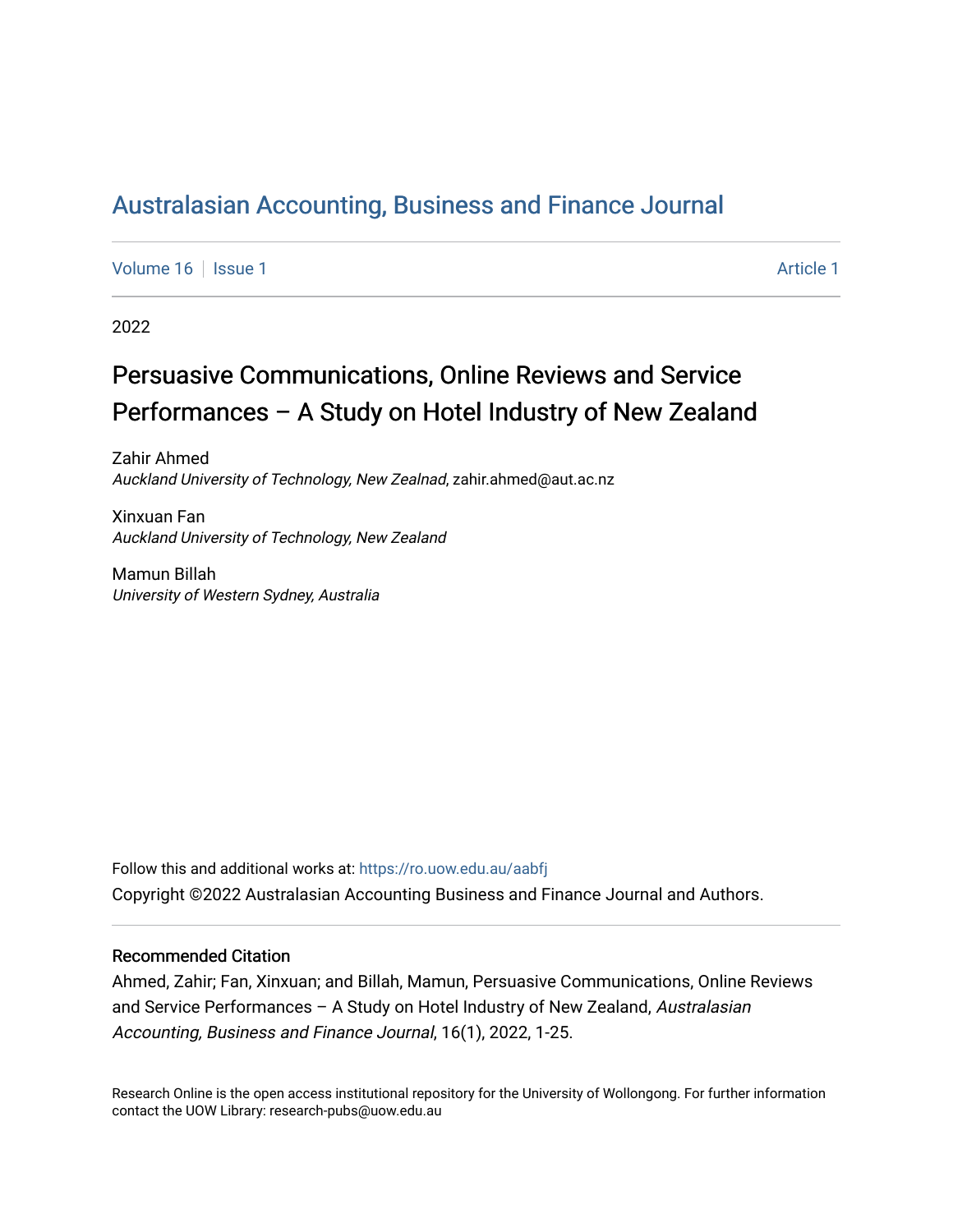# Persuasive Communications, Online Reviews and Service Performances – A Study on Hotel Industry of New Zealand

### **Abstract**

This study examines the relationship between external service quality and hotel performance in New Zealand. Utilising samples consisting of 719 customer reviews from 53 hotels operating under five large hotel chains in major New Zealand tourist cities, it explores how persuasive communication can be linked with the credibility and trustworthiness of online customer feedback and affect the performance of the hotel industry. The SERVQUAL model along with the persuasive communication theory ethos (credibility), logos (reason), and pathos (emotion) are used to measure customer perceptions of the service they receive from top hotel chains, assess the linkage between service performance and profitability, and make suggestions for future research. Customer feedback and ratings from the *Trivago* website were analysed using a content analysis approach to identify key factors important to customers. This study identifies eleven attributes that are essential to customers as well as to the industry in the service sector, namely, location, rooms, service, cleanliness, value for money, comfort, facilities, buildings, food, WIFI, and parking. The study suggests that there is a significant mediator effect of customer service quality on the interconnected relationship between customer loyalty and hotel performance. The finding provides important information for hotel retail chains that need to promote customer service quality as a vital practice for attracting new customers, as well as for retaining existing customers.

#### Keywords

Service performances, persuasion, persuasive communication, customer satisfaction, SERVQUAL, value relevance.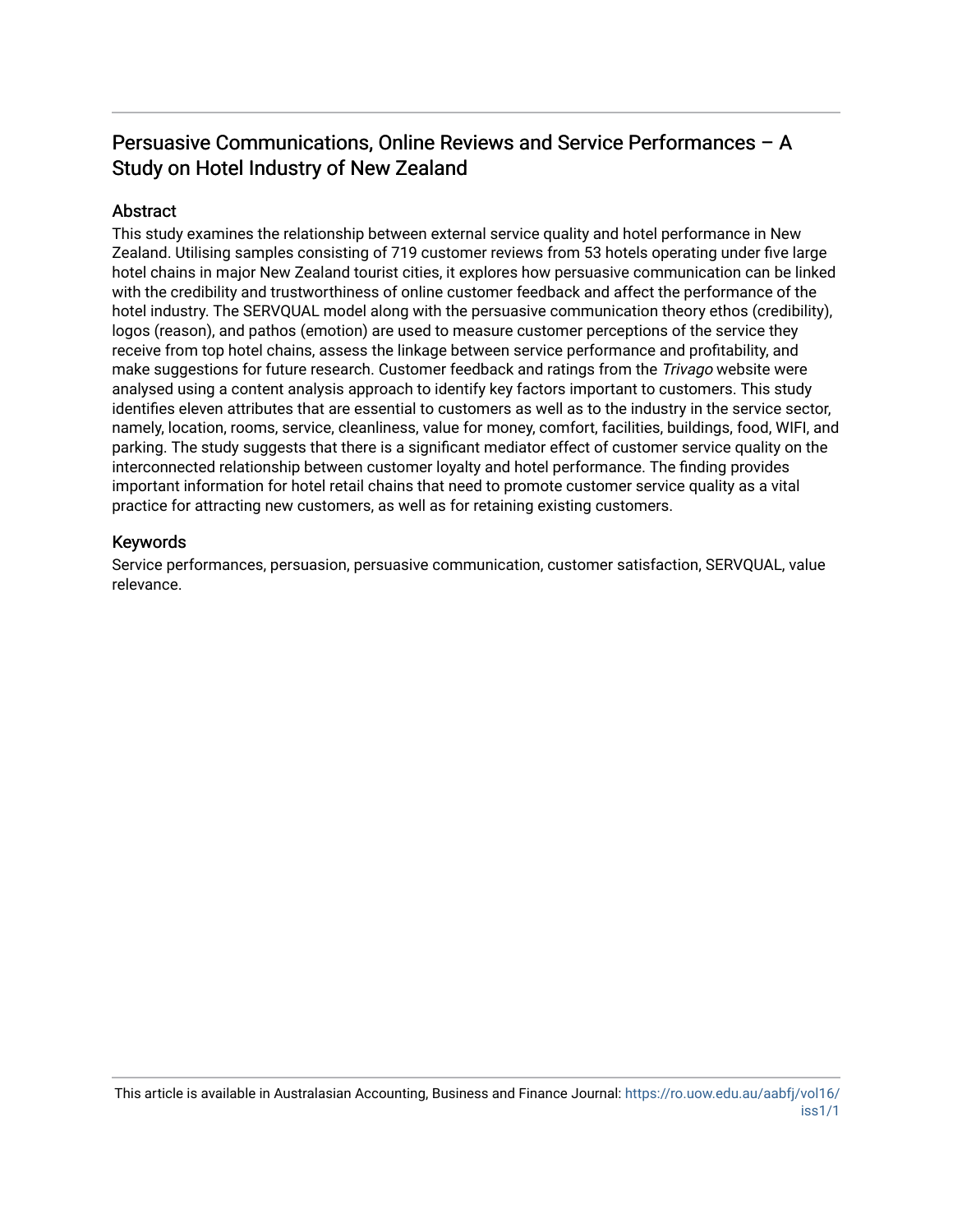#### **1. Background**

Consumers play an important role in obtaining their desired combination of attributes, in terms of the price and quality of the products and services they wish to purchase (Ogden, 1997). Social media provide consumers with a platform for interactivity that leads to consumer empowerment by providing the ability to make consumer voices heard (Duan et al., 2016; Prabowo et al., 2018). Social media has received much attention in recent years (Gu and Ye, 2014; Prabowo et al., 2018; Reimer and Benkenstein, 2016; Duan et al., 2016; He et al., 2017). Consumers spend an average of 22% of online time on social media sites, and their purchase decisions are heavily influenced as a result (see Gu and Ye, 2014). Vinod and Sharma (2021) advise that organisations need to focus on customers' safety and well-being, as these are correlated positively with service performances. Sumarto et al. (2020) suggest that the government, tourism industry, higher education institutions, media, society, and the environment need to work together to improve the quality of tourism management. Given its growing influence, businesses take an active role increasingly in online social media (Reimer and Benkenstein, 2016; Sumarto et al., 2020; Xie et al., 2014).

Consumer online reviews provide a source of open and extensive data for generating insights into customer perceptions of companies' service quality, especially in the hotel industry. Such information is not only useful for identifying consumer service preferences, but it may also be useful for predicting companies' financial performance (Rust et al., 1995). Through online reviews, customers express their opinion about a variety of products and services. It is argued that online review has an important impact on individuals' decision-making processes (Yao et al., 2009). Customers prefer to read peer-generated opinions posted online, which facilitate their decision-making. Research shows that online consumer reviews may be more accurate than traditional surveys since their main contributors are expert consumers (Öğüt and Taş, 2012; Xie et al., 2014). Using online consumer reviews to provide reliable information on consumer feedback on service quality, companies could realize large savings and timely information (Yao et al., 2009). Whereas a growing body of studies has shown that the influence of user reviews is important for different products, consumer-generated reviews of travel and hospitality services have been found to be a particularly critical information resource for travellers(Choi and Chu, 2000; Lee and Cheng, 2018). The rapid growth of hotel room bookings through online booking systems has produced many online reviews. O'Connor (2010) suggested that hotels must embrace social networks and user-generated content in order to monitor reviews and manage online reputations, as faceless reviewers are rapidly becoming the travel opinion leaders of the electronic age.

The growing use of online social media, however, brings challenges to hotel service providers. Although positive customer comments are encouraging, negative comments are often more influential than positive ones (Chevalier and Mayzlin, 2006). Customers with strong negative views are more motivated to post their opinions on online social media, than are customers with average views (Yao et al., 2009). Moreover, customers increasingly express their dissatisfaction by posting negative comments on online social media without interacting with management. However, the public nature of the online recovery effort requires the service providers to consider, not only how their responses influence the complaining customers, but also how they influence customers who observe both complaints and management responses (Hu et al., 2012).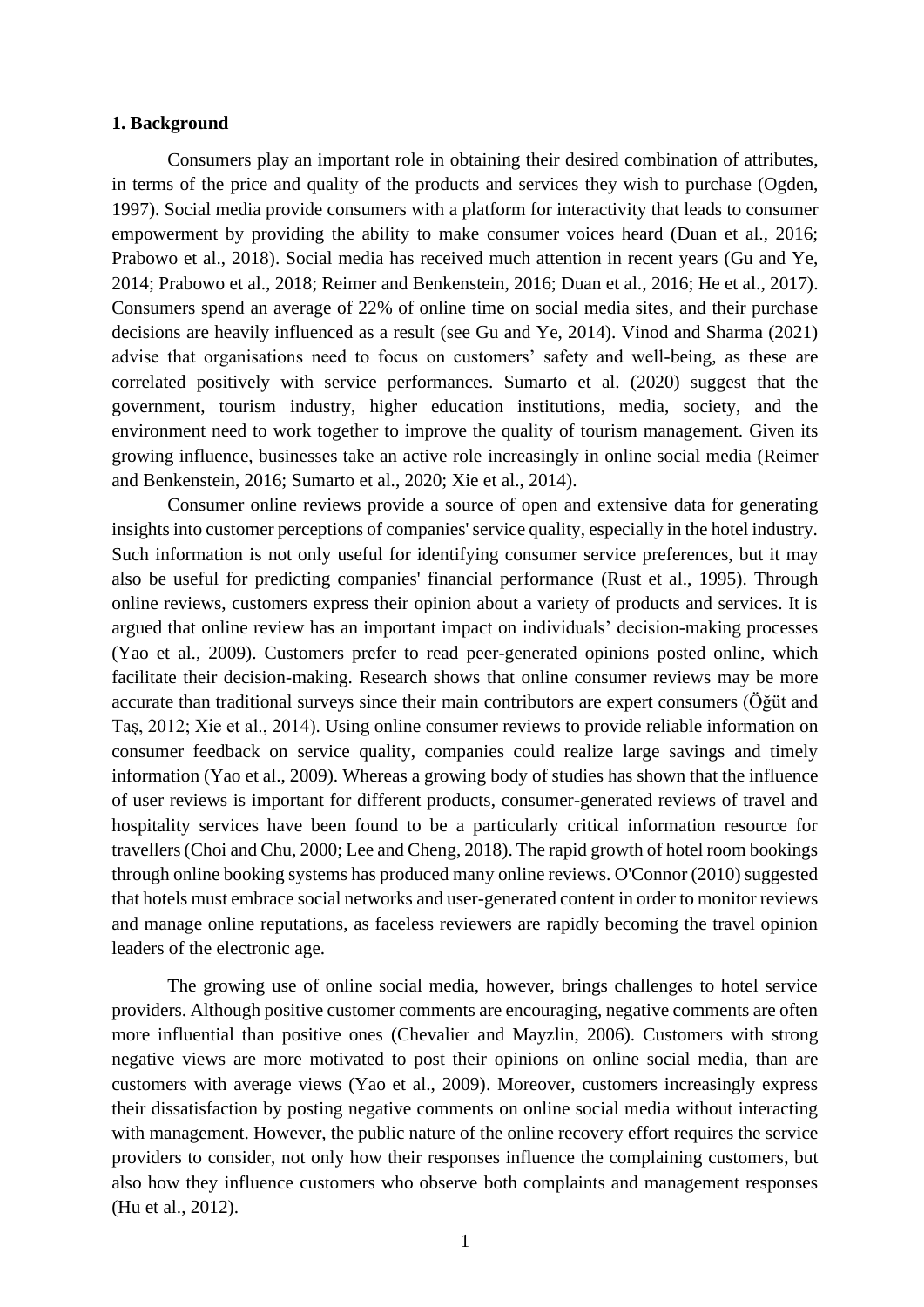The existing literature suggests that higher customer satisfaction improves financial performance by increasing the loyalty of existing customers, reducing price elasticities, lowering marketing costs through positive word-of-mouth advertising, reducing transaction costs, and enhancing firm reputation(Anderson, 1998; Chevalier and Mayzlin, 2006; Dellarocas, 2003; Liu and Lee, 2016). However, achieving higher customer satisfaction is not without cost. Ittner and Larcker (1998) argue that increasing customer loyalty and satisfaction requires additional cost. Furthermore, Anderson et al. (2004) found positive contemporaneous associations between customer satisfaction and return on investment in Swedish manufacturing firms, but weaker or negative associations in service firms. Mixed evidence also exists on the extent to which customer satisfaction measures provide value-relevant information beyond that contained in current accounting statements. In summary, prior empirical studies provide mixed evidence on the relationship between customer satisfaction indexes and financial performance, and no evidence on whether there are diminishing or negative returns for customer satisfaction (Ittner and Larcker, 1998; Reimer and Benkenstein, 2016).

Researchers find that online reviews influence decision-making processes and affect individual performance (Dellarocas, 2003; Reimer and Benkenstein, 2016; Yao et al., 2009). Therefore, assessing the service quality of management accounting (MA) output is essential for the continuous improvement of MA information. The presence of a high-quality MA service satisfies the needs of service users, assures good communication, justifies the costs of MA, promotes improved decision-making, and helps improve organizational performance (Fleischman et al., 2017). To better understand MA service quality, user perception needs to be understandable, timely, relevant, and useful for decision support. These assessments can lead to the design of useful reports that management accountants can use to monitor user satisfaction. Service quality is an antecedent to customer satisfaction (Allan, 2016; Lu et al., 2015) and therefore necessary, if management accountants wish to maintain or improve their standing within the organizations they serve.

Researches also focus on how persuasive online reviews influence the individual decision-making process and behaviour (Lee and Shin, 2014). A well-structured review argument favours decisions more positively than vague arguments, and affects emotions and behavioural intentions (He et al., 2017). Review quality also interacts with review usefulness and increases behavioural intention. The effectiveness of the review mediates the effect of regulatory mode orientation and the effect of cognitive personalization on behavioural intention. A positively balanced set – where most reviews are positive, increases behavioural intention (Kwon et al., 2015; Reimer and Benkenstein, 2016). On the other hand, when the reviews are negatively expressed, individuals perceive a lower information overload because they ignore some information and focus on the negative reviews. As a result, the intention changes in the direction implied by the message (Kwon et al., 2015). A high level of customer loyalty has been linked to firms' positive profitability (Liang, 2008; Heskett et al., 1994). When firms retain their customers and build new relationships, they have more organisational capability to meet customer needs and preferences. This newly built relationship affects purchasing behaviours positively and retains customers committed to repurchasing.

There has been substantial growth in the tourism industry in New Zealand since 2000. The number increased from 2.40 million international visitors in 2005 to 3.50 million at the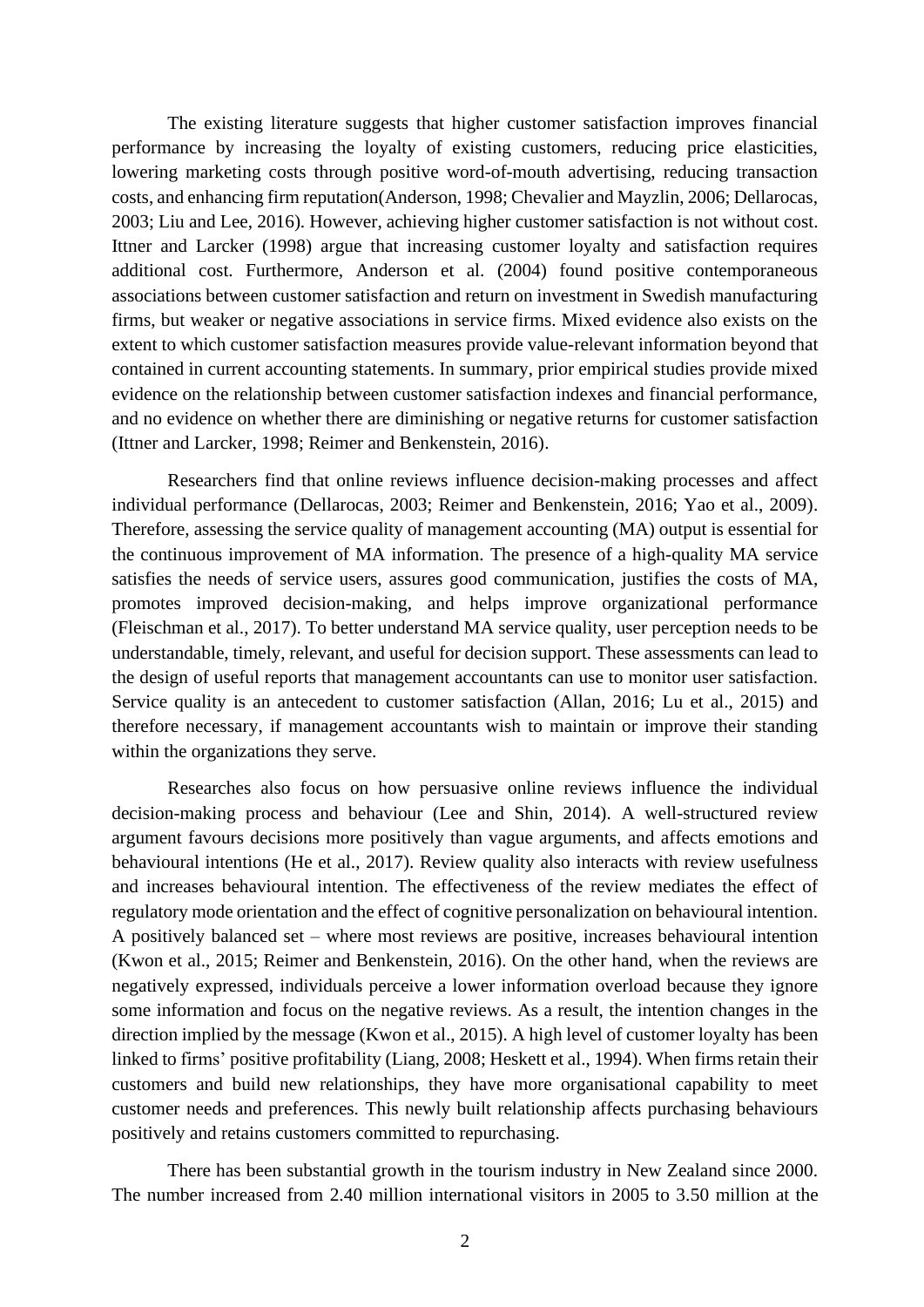year-end, 2016 (MBIE, 2017). The average growth rate was 3.2% per year and grew more rapidly from 2010 to 2016. In 2016, there were 3.5 million international visitors to New Zealand from all over the world. An ongoing growth of 4.9 million is expected by the year-end, 2023 (MBIE, 2017). The hospitality industry is proliferating along with the tourism industry that provides service and goods to travellers worldwide. In the service sector, guests' satisfaction depends strongly on the service quality of hotels (Li et al., 2020; Lu et al., 2015). Service quality also determines the retention and repurchase rate of customers. Thus, improving service quality leads to higher customer satisfaction and repurchase intentions (Anderson et al., 2004). This relationship also exists in the service profit-value chain; good external service helps develop a deep connection with customers and drives revenue and profit growth (Heskett et al., 1994; Li et al., 2020; Lu et al., 2015).

Previously, accommodation options were limited to global hotel chains, such as Marriott, Hilton, Starwood, Intercontinental and similar hotel chains. Now, people can choose budget Inns, backpackers, bed and breakfast, motels and even Airbnb. This much stronger competition has led to a change in the traditional hotel industry, and resulted in more focus on improving customer experience and hotel profitability. In a service-profit-value chain, external service quality is essential for enhancing customer satisfaction, increasing customer loyalty and, eventually, growth in revenue and profitability (Heskett et al., 1994). External customer satisfaction depends on five dimensions according to the SERVQUAL model: reliability, assurance, tangibles, empathy, and responsiveness (Parasuraman et al., 1988). Thus, a better external service quality gives hotels competitive advantages in gaining market share and expanding their business map. External service quality is also, potentially, a way of word-ofmouth marketing, serving high-quality customers (Liang, 2008; Mohsin and Lockyer, 2010). External service quality in the service-profit chain is proven value-relevant in some service industries like restaurants (Kim, 2014), retail banking (Gelade and Young, 2005), and the mobile industry (Negi, 2009). Furthermore, exceptional external service supports hotel performance in two aspects. One is customer retention and word-of-mouth marketing, which contributes to companies' profitability; the other is lowered hotel expenditure on service and marketing to loyal customers and, thus, cost savings (Anderson, 1998).

This study aims to identify external service value factors to offer unique and valuable services to customers. Thus, it can differentiate itself and gain competitive advantages against others, which is a significant issue for management . The result is expected to have a positive relationship between the factors under measurement and the hotel's profitability and probably implies the hotels to improve their external service to drive their revenue growth. To achieve the objective and goal, three research questions needed to be answered: (a) What external service qualities have been identified as value relevant in hotel chains? and (b) How persuasive these attributes to consumers in making their decisions?

This study has several theoretical implications. First, it extends our understanding of online review persuasiveness, and offers an improved theoretical framework. According to persuasive communication theory, it is important to put the audience in a specific emotional state, in order to achieve the goal of persuasion. The online review literature focuses on the characteristics of the reader, understood as an individual who responds to communication. Particular characteristics of the reader change their perception of a message and the way online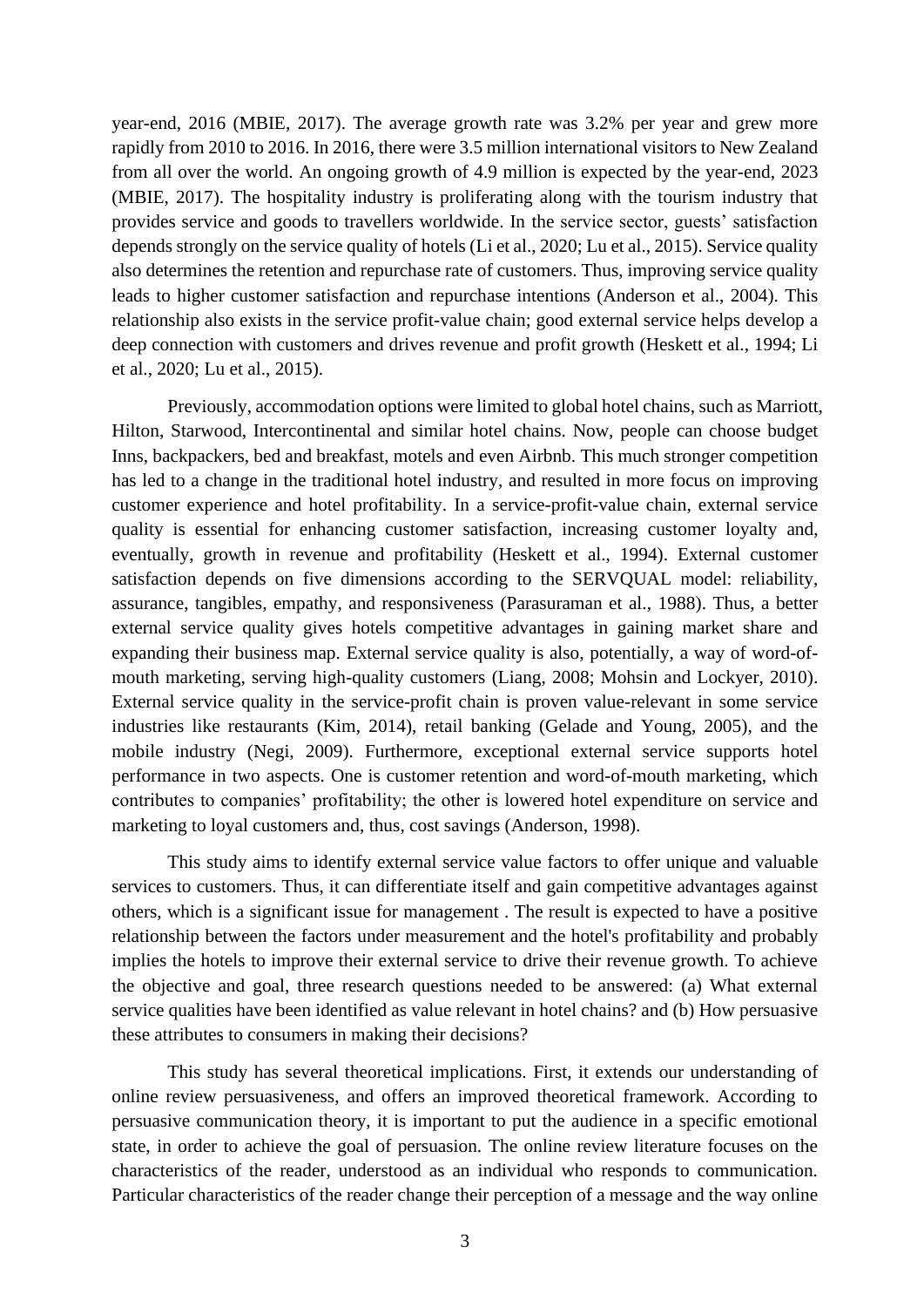reviews persuade them. External service value is an important segment of the theory, that enables relevant research. Thus, the theoretical contribution of this study is the integration of these theories to explain the relationship between external service quality and profitability in the hospitality industry in New Zealand. Previous studies have shown that service quality is relevant to profitability. Some of them even research the hotel industry (Mohsin and Lockyer, 2010). However, those papers have been conducted in markets like India, Philippines, Ghana, etc., or have studied specific types of hotel, such as Green hotels and luxury hotels.

The remainder of the paper is structured thus. Section Two discusses the key theoretical concepts. Section Three describes the research methods. Section Four discusses the major findings of the study, and the last section summarises the conclusion and suggests avenues for future research.

#### **2. Theoretical Frameworks**

Persuasion is the process of changing individuals' mental states – attitudes and beliefs (O'Keefe, 2002). Recently, online persuasive communication has evolved significantly and considered an important communication tool (O'Keefe, 2002). The concept of persuasion was introduced by Aristotle as a main objective of rhetoric, by use of which one would employ all possible modes of persuasion to convince others of his/her arguments (Aristotle, 2006). To achieve this goal, one must be aware of the three fundamental elements of persuasion. They are logos or logic, ethos or ethic, and pathos or emotion. *Logos* refers to the logic, words, and strength of the arguments. *Ethos* refers to the personal character, ethics, and credibility of the speaker. *Pathos* is the emotional content of the presentation, and is likely the most important. It is important to put the audience in a certain emotional frame, such that it is emotionally ready to follow the speaker's thoughts and yield to persuasion (Higgins and Walker, 2012).

Aristotle's concept of persuasion can be linked with credibility and trustworthiness as a source of communication (Hovland and Weiss, 1951). It stresses the importance of the ancient ethos and shows that persuasion depends mostly on the messenger. Other researchers highlight the importance of the message receiver and the strength of the message in the process of persuasion. In such cases, the persuasive effect will either increase or decrease, depending on both the level of involvement and the strength of the argument. People who are highly involved in a topic are more focused on the quality of arguments, while those who show lower involvement tend to pay more attention to the number of arguments.

The development of computers and interactive technologies has brought new ways of communication and persuasion. Nowadays, communication is very often supported by technology, and may differ from traditional face-to-face communication. Online technology now acts as an agent of persuasion that may change a person's attitudes or behaviour. Online review is a particular kind of communication, which takes place in virtual reality. Reviewers publish their messages on a website and, in this way, they communicate with other people who read their text. This kind of web-mediated communication is understood as an exchange process of social interaction between firms and customers. McKenna and Bargh (2000) identified four aspects that are important when designing persuasive content online. First, the *greater anonymity* on the internet gives an opportunity for individuals to behave in an unusual way so that they can participate in topics not available to them in real life. Second, the *physical*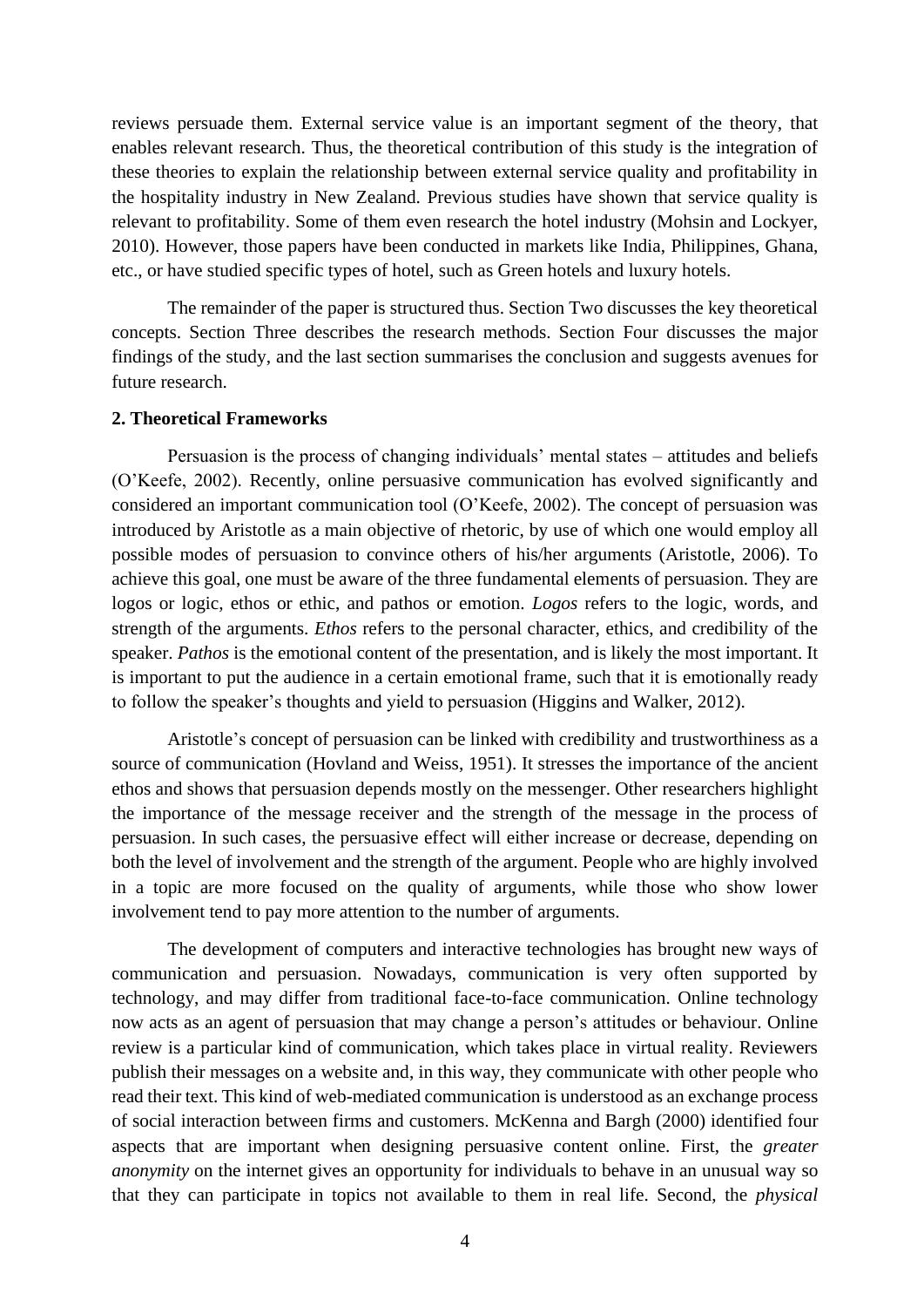*appearance* of participants is far less important than in face-to-face communication. Third, *physical distance* is no longer a barrier for interacting with others, so the audience to be persuaded may be wider than in face-to-face communication. Finally, individuals have greater *control over the time and place of interactions*, which means that they, not the agent of persuasion, can decide when they receive the message.

While some others accepted the concept of service quality as the degree to which a service provider meets the needs and expectations of customers (Mauri and Minazzi, 2013; Öğüt and Taş, 2012), or the customer's evaluation of the excellence or superiority of a service (Zeithaml, 1988), it is often defined as the difference between perceived expectations of service and perceived performance (Mohsin and Lockyer, 2010; Oliver et al., 1994). Service quality has also been identified as an important component that affects customer satisfaction directly, influences repurchase behaviour or customer retention, and results in more sustainable development and long-term profitability (Lee and Cheng, 2018; Wilkins et al., 2007).

As Lee and Cheng (2018) argued, service quality is intangible and, thus, unlike other measurements, it is hard to measure numerically. Liu and Lee (2016) also suggested that value perception depends on what customers have sacrificed on monetary and non-monetary items. Previous studies identified ten dimensions of service quality. They are tangibles, reliability, responsiveness, communication, credibility, security, competence, courtesy, understanding/knowing the customer, and accessibility (Berry et al., 1988). Further studies classified those factors into five dimensions as tangibles, reliability, responsiveness, assurance, and empathy, and developed a SERVQUAL model to measure the service quality (Parasuraman et al., 1988). This model is accepted worldwide as a standard for measuring service quality throughout all industries. Although Berry et al. (1988) suggested that reliability is the most important element, for the hotel industry, Allan (2016) claimed that the most critical measurements could be those of tangibles and reliability, rather than reliability alone. Allan (2016) also found that good services in hotels might lead to customer satisfaction, but will not influence customer retention significantly.

On the contrary, other dimensions such as 'convenience', 'responsiveness' and 'empathy' are very relevant to customer satisfaction for five star hotels (Liang, 2008). Researchers find that customer loyalty drives revenue and business growth (Kim, 2014; Liang, 2008; Wilkins et al., 2007; Yee et al., 2011). Loyalty comes from customer satisfaction but customer satisfaction is determined mainly by the service provided by hotels, which is the external service quality (Heskett et al., 1994). It is also found that high external service quality has a positive relationship with profitability and market share, and a negative relationship with cost (Thompson et al., 1985). This study uses the SERVQUAL model and persuasive communication theory to explore the attributes that are value relevant for the hotel industry.

#### **3. Research Methods**

This study chooses online customer reviews of fifty-nine hotels operating in New Zealand. These hotels are part of five hotel chains: Accor Hotel, Hilton Worldwide, Intercontinental Hotels Group, Choice Hotels International Inc. and Millennium Hotels and Resorts. These are globally operated hotel chains that provide hospitality services and have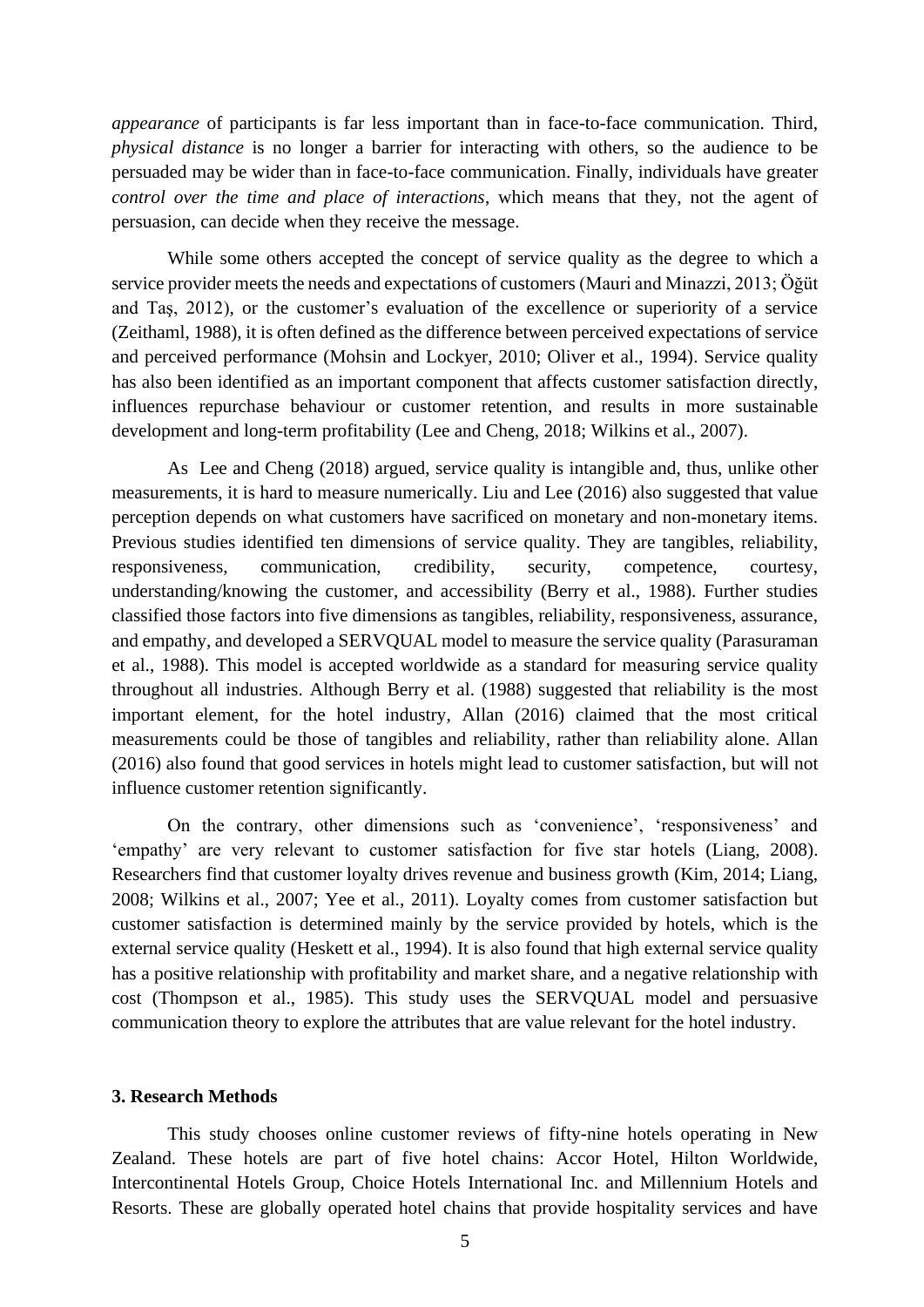similar hierarchies. There are a total of 63 hotel brands operating in New Zealand, and these five chains cover 35 brands (Hotel Chains in New Zealand): over 55% of the brand population, with 98 hotels being operated by the 5 chains. Among all these 98 hotels, only those that are operated in the five major tourist cities are considered. These five cities are Auckland, Rotorua, Wellington, Christchurch, and Queenstown. These cities have the highest tourist flow and their occupancy rate is also high and stable compared with the other cities (MBIE, 2017). In these five cities, there are fifty-nine hotels in total run by the selected hotel chains. A summary of the sample is shown in Table 1.

#### [Insert Table 1 around here]

For customer experiences information, we used a hotel booking website Trivago (www.*trivago.co.nz)*. On this website, customers commented about their experiences and rated each hotel. When travellers find and select a hotel deal on Trivago, they are directed to the advertiser of that deal, usually a third-party booking site or hotel website, where they complete the booking process. After guests stay at a property, they are asked to rate it by the booking site through which they made their reservations. All reviews and ratings relating to the property on Trivago are collected from those booking sites and third-party sources. A total 719 comments were collected from 53 available hotels. Initially, 59 hotels were selected; however, during the data collection period, the comments and ratings of four hotels were not available for collection. There were also another two hotels that were not open in the financial year, 2016, or opened in late 2016; thus, 53 were considered for data analysis. Customers rated nine standardised external service attributes, including *Location, Rooms, Service, Cleanliness, Value for money, Comfort, Facilities, Building and Food*. From the data analysis, two more attributes, WIFI and parking, were added, as they were frequently found from the feedback. The total eleven attributes were classified into five dimensions in the SERVQUAL model (Lee and Cheng, 2018). Customers' comments for each hotel in the year 2016 were collected and used to determine which external service attributes affected customers' perception most. Under each attribute, the number of different attitudes were summed separately to show the customers' attitudes towards the service, and to illustrate how well the hotels did in each aspect and, thus, identifying the hotel's external service quality. To ensure the quality and authenticity of online customer reviews, hotels listed with Trivago allow customers who booked through their website to post only one review for each stay, after a short period of that stay. To encourage customer reviews, hotels email customers a reminder after each stay, and those who submit reviews are eligible to win substantial prizes from the company. This promotion motivates a large number of their customers to post reviews online. For each hotel in our data set, we collected customer review information for each posting, including the name of hotel chain and hotel, location, review contents, review ratings (from 1 to 10), and the management response to the review (if any).

Content analysis was applied to find out what external service qualities had been identified in hotel chains. All the comments collected from the website were analysed and allocated to one or more of the eleven key attributes and/or synonymous terms, and other comments referring to something else specifically were also included in the analysis. The comments on each attribute were marked as either positive (with numeric 1), negative (with -1) and neutral (with 0). This allowed the researchers to identify the attribute(s) mentioned most frequently and, therefore, the most critical in influencing customers' attitude related to essential external service quality.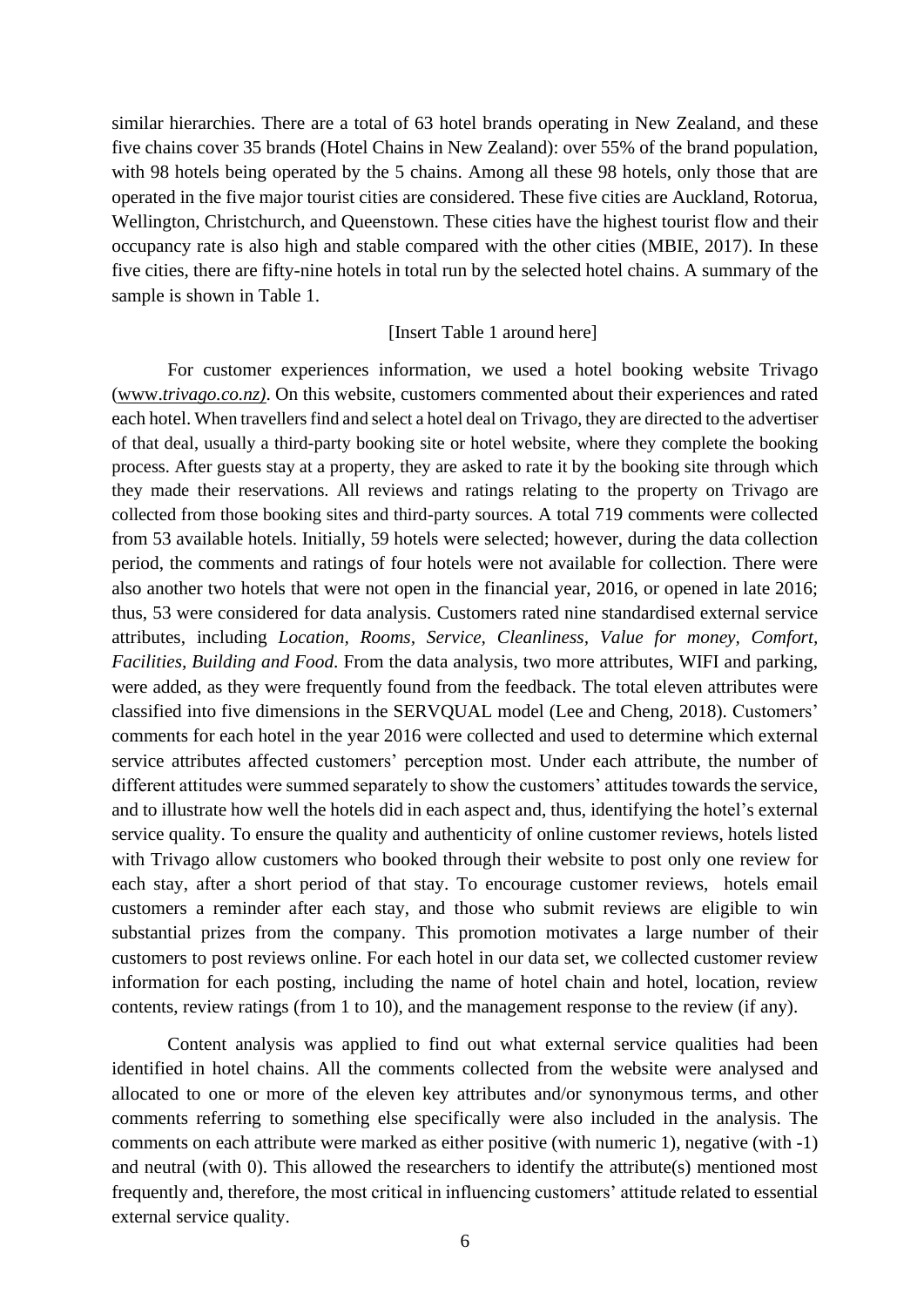The study also extends to determining which external service attributes are more valuerelevant. We determined the correlations between customer experiences and financial information, using profitability ratios, such as profit margin, return on assets and return on equity, based on Net profit, revenue, total assets, and shareholders' equity, which is available from the 2016 financial reports of all five hotel groups. The continuum range between -1 and +1 was used to interpret whether the attribute had either a positive or negative correlation with profitability. The same method was adopted to find out if external service quality is valuerelevant by replacing the average attribute ratings with the average overall score for each hotel group. Then hotels that belong to the same hotel group were categorised, scores were averaged for each hotel group, and the mean value for each hotel group was calculated. As financial information for each hotel was not available, the relationship between service quality and financial profitably could be calculated at hotel group level only.

#### **4. Findings**

#### *4.1 Attributes that influencing hotel customers' satisfaction.*

From the content analysis, 11 attributes related to external service quality were identified in the 719 customer comments. The summary of these comments is shown in table 2.

#### [Insert Table around 2 here]

Of 719 comments, 368 mentioned location and 97% of those were positive. The second highest attribute was service: 319 customers mentioned this, and around 91% were positive. Clients also gave their opinions on rooms (176), cleanliness (151) and comfort (151), with 84.8% and 87.4% respectively being positive for cleanliness and comfort, while only 44.3% (78 out of 176) of comments on rooms were positive. In addition, 51 customers thought the hotel was worth the money paid, whereas 31 thought otherwise, and 22 held a neutral point of view, giving a total of 104 comments for value for money. The remaining attributes mentioned by clients were facilities, buildings, food, WIFI and parking. These all received less than 100 comments, but facilities, WIFI, and parking elicited many more negative than positive comments. Among those attributes, customers valued location and service most, and commented more on these two issues than on others, since they give customers their first impression of the hotel. Rooms, cleanliness, comfort, and value for money are in the second tier, as they all have more than 100 comments; these features give the customers a direct impression once they settle in. Facilities, food, WIFI, buildings, and parking received less than 100 comments from customers, which suggests that they are the least concerning for consumers.

As service quality depends on perceived expectations and perceived performance (Oliver et al., 1994), if the positive comments exceed the negative and neutral comments in an attribute, then perceived performance is highly likely to exceed perceived expectations and, hence, give customers a positive impression of service quality. Wyckoff (1984) also commented that service quality is a controlling variable when pursuing higher standards. Although the distribution of comments suggests that some attributes are less important than others, if hotels could have their outstanding service under control while improving those standards, they might draw customers and stimulate business. For example, because of the heavy reliance on social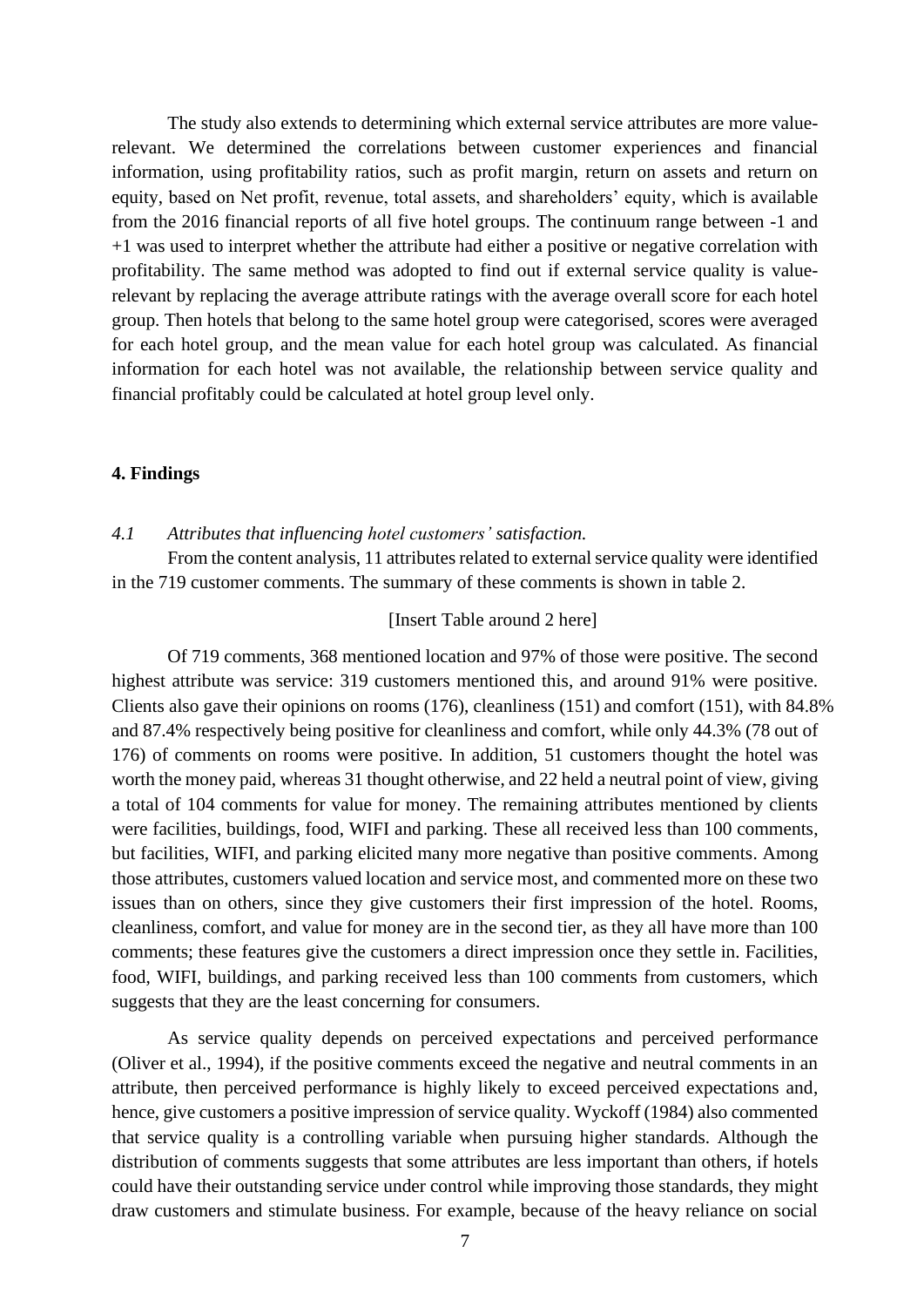media and the internet, customers prefer free high-speed WIFI facilities in the hotels. Therefore, when any hotel charges for the internet, or internet speed is not good, hotel ratings are affected. If hotels provided free internet services, they might meet or even exceed the needs and expectations of customers and improve external service quality (Dellarocas, 2003; Öğüt and Taş, 2012) which, in turn, determines the level of customer satisfaction and repurchase intent (Lee and Cheng, 2018; Wilkins et al., 2007).

Moreover, it is proven that satisfied customers are more willing to engage in word of mouth (Anderson, 1998; Berger, 2014). Those factors are highly relevant to the performance of the company. Even for different customers, the most important factors could be varied. Choi and Chu (2000) suggest that Asian visitors consider value as the key to their satisfaction, whereas Western country travellers care about service and rooms' overall qualities. This finding also in accordance with our research. Though the data cannot distinguish where the customer is from, we note that, except for location, the top 4 concerns for them are services, rooms, cleanliness, comfort, and value for money. Cleanliness and comfort are features of the overall room quality.

## *4.2 Hotel performance: different star-ratings, global chains and reputation*

Overall customer satisfaction for the high star-rated hotels has been found to be higher compared to that of the low star-rated hotels. Previous research find the star-rating system beneficial, as it allows customers to compare hotels, reduces information asymmetry, and provides a basis for service expectations (Martin-Fuentes, 2016; Nunkoo et al., 2020). Researchers also find a positive relationship between star-rating and customer satisfaction (Martin-Fuentes, 2016; Li et al., 2020). Our studies find the similar relationship between hotel star-rating and customer satisfaction levels. Guests' level of satisfaction with three-star hotels was 7.83 compared with that of four-star rated (8.18) and five-star rated (8.61) hotels. Our finding is in accordance with similar previous findings, i.e., that customers have very high service expectations from higher star-rated accommodation than from the lower star-rated range (Liang, 2008; Martin-Fuentes, 2016; Mohsin and Lockyer, 2010).

#### [Insert Table 3 around here]

High customer ratings may indicate that customers are happy with the sellers for the services they offered (Öğüt and Taş, 2012) and create a price premium for making online transactions less risky (Martin-Fuentes, 2016). Thus, online customer ratings complement star features by considering different dimensions of SERVQUAL such as the hotel's location, the courteousness of hotel staff, the comfort and cleanliness of the hotel room, the facilities/services offered to customers and the value provided versus the price of the hotel.

#### *4.3 Hotel performance: Customer satisfaction and SERVQUAL*

Among the sample of 53 hotels, 41 hotels had ratings on food. In other words, 12 hotels had no rating on this attribute (around 25% of the sample). Possible reasons could be that these hotels do not provide food services, or that customers are not interested in this section. Moreover, when giving a comment or rating for food, it is usually impossible to consider this aspect. For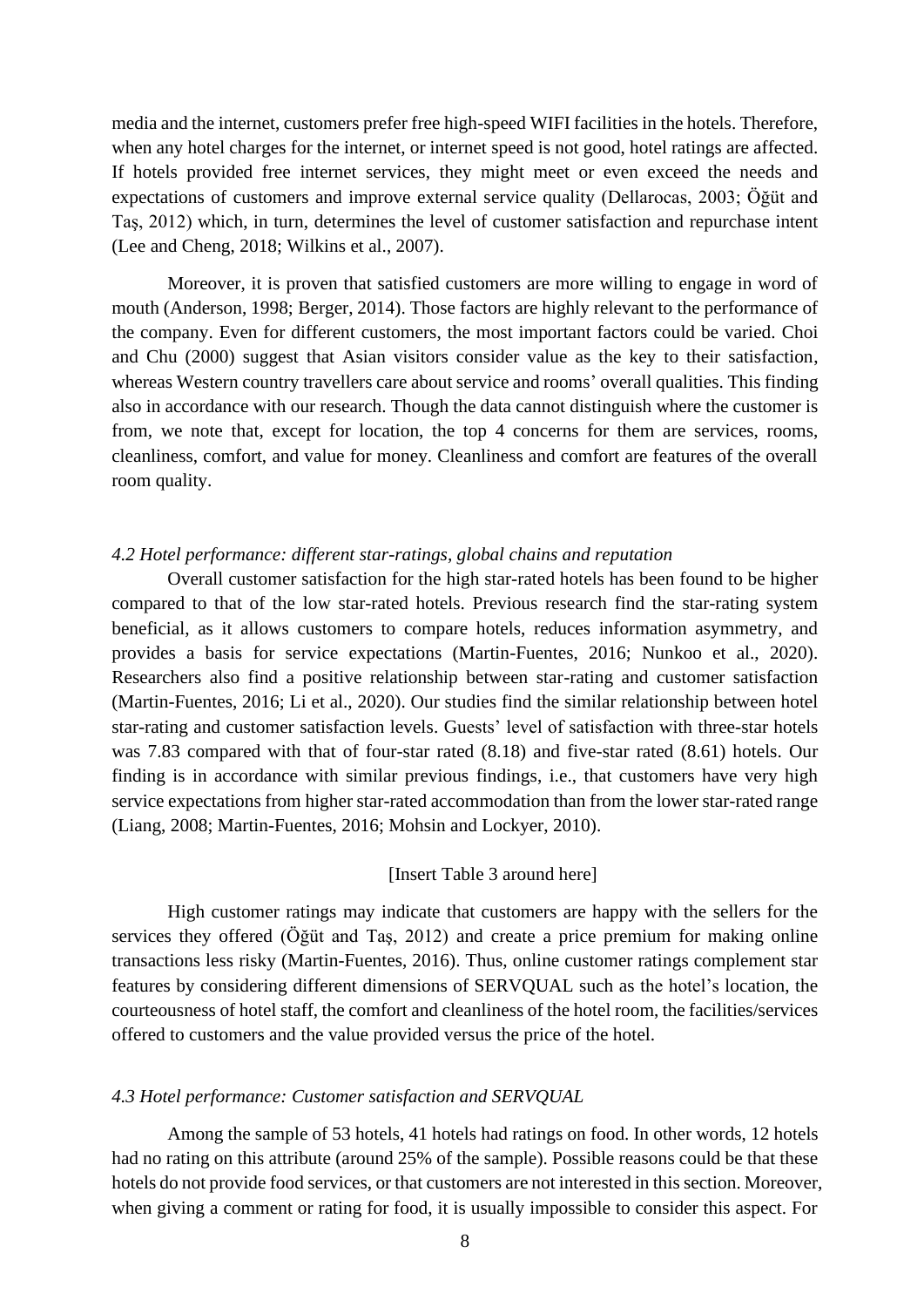example, the food quality may be moderate, but if the price is surprisingly low, then consumers could have a positive perception and give an excellent rating, considering the value for money. In such circumstances, people cannot isolate one attribute from the others, and this could affect the results. Eventually, the most value-relevant external service qualities are service, location, and value for money, which partly justifies Choi and Chu's (2000) arguments that customer satisfaction comes mainly from value for money, services, and rooms. However, the aspect of service can be divided into several components: comfort, cleanliness, and rooms. This diversifies the choice of one attribute for customers and reduces the significance levels of the correlation between them. This explains why both rooms and comfort have positive and negative correlations with profitability, and why that relation is not tight. Although customers mention WIFI and parking, these do not have customer ratings on the website. Thus, the analysis is conducted on the other nine attributes.

Our findings are consistent with the SERVQUAL model (Parasuraman et al., 1988). The model indicates that reliability is the most important quality for customers, followed by responsiveness, assurance, empathy, and tangibles. And according to the Lee and Cheng (2018) classification, service could be classified into both reliability and responsiveness. Cleanliness and comfort belong to assurance, value for money is categorised into empathy, and rooms, buildings, food, and facilities are tangibles. As the research indicates, service is the most valuerelevant attribute, followed by value for money and comfort.

On the contrary, facilities, buildings and rooms are of much lower value-relevance, and also of the least importance to customers in the SERVQUAL model. However, this finding also varies from those of Allan (2016) and Liang (2008), which indicates that tangibles are just as important as reliability, and other dimensions are very relevant to customers' satisfaction. The difference comes mainly from the chosen samples. They conducted their research on the upperscale and luxury hotels, where consumers require customization and a higher standard of service. They also found that all aspects, such as facilities and the hotel appearance, matter to customers. But the five hotel chains selected in this study contain all level of hotels, from budget to fivestar. As a result, the outcome is more general than that of Allan and Liang.

#### *4.4 Correlation analysis on overall external service quality & profitability*

Online platforms can serve as a valuable source of information for firms' profitability. This study contributes to the understanding of how a firm's online rating relates to its financial performance, particularly in the areas of return on assets, net income growth and return on equity (see table 4).

#### [Insert Table around 4 here]

Table 4 shows the correlation between average rating for overall external service for each hotel chain and its profitability. The average score is computed by taking the overall rating of all the hotels under the same hotel chain and calculating the average. It represents the overall external service quality for each hotel chain. Accor Group is the largest hotel chain operator among those five but has the second-lowest rating, only slightly better than Millennium Hotel Group. The correlation between the overall external service quality and profitability ratios are all positive. The relationship with profit margins is not high, at 0.052, but is significant for return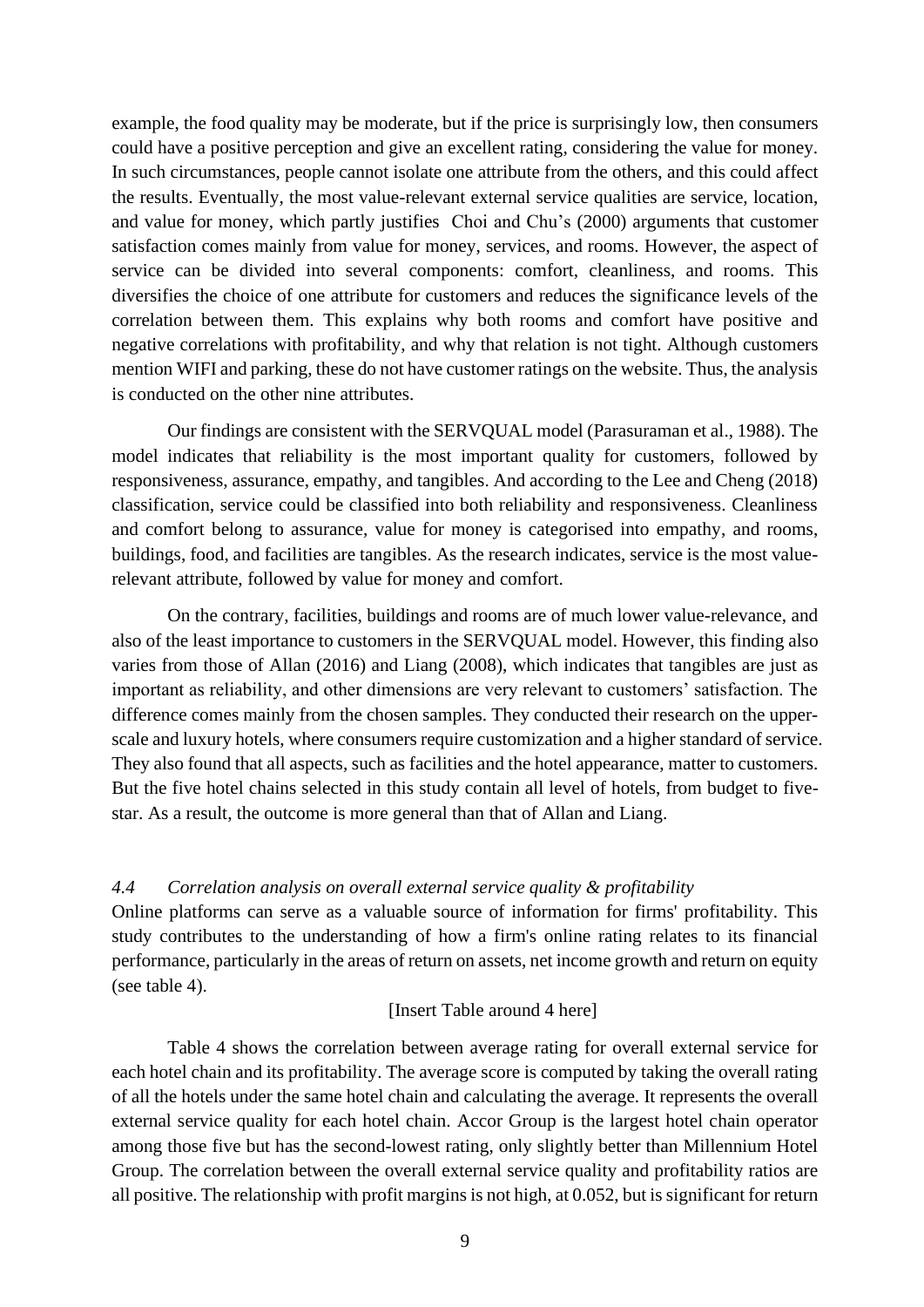on assets and return on equity, at 0.298 and 0.414, respectively. That means every unit increase in external service quality will result in a 0.052 unit growth in profit margins, a 0.298 unit increase in return on assets, and a 0.414 unit increase in return on equity (and vice versa when the external service quality drops).

The result indicates that external service quality has a positive impact on the company's profitability and, thus, it is value relevant and will affect the company's growth. It also supports the other research findings that the company's financial performance is driven by customer loyalty which, in turn, comes from customer satisfaction (Heskett et al., 1994; Yee et al., 2011; Kim, 2014; Gelade and Young, 2005). Although Hogreve et al. (2017) find that external service quality has a negative correlation with profitability, it could be interpreted as meaning the organisation is not efficient enough to control the costs effectively (Rust et al., 1995). The finding of this study could allow a positive interpretation that the sampled hotels have an effective budgeting and internal management system, with a positive margin on improving external service quality. However, further study is needed in this area.

#### *4.5 Nature of reviews and Persuasion*

The order of the information on a website affects individuals' decision-making. The effect of primacy, or the order of presenting information, is found to be important, as the items seen first are more persuasive. However, the primacy effect in the context of online reviews is weak, and has less influence on behavioural intention than other factors, e.g. trust or source type. What matters more is the time frame of the review publication. It affects reviewers' decisions, especially when considered together with valence. For example, recent negative reviews are stronger than old negative reviews. When customers were dissatisfied with the services they expected from the hotels, they tended to post negative reviews, or gave lower ratings of the hotels, suggesting that negative reviews reduce the average rating: an undesirable consequence leading to poor financial performance. Thus, it is imperative for marketers to pre-empt the posting by addressing customer dissatisfaction or complaints early.

The study finds a relationship between valence and volume. As the number of reviews increases, the valence becomes more balanced, and the negative effect is eased. Moreover, the study agrees with other findings that positive comments are more common than negative reviews (Melián-González et al., 2013). Whether or not hotels actively respond to negative reviews, one implication of this study is that hoteliers should try to increase the number of reviews they receive to balance the positive and negative representations of their property (in addition to investigating and correcting the causes of negative comments). Those promoting tourist destinations should follow a similar strategy of facilitating access to customer review sites to balance negative and favourable ratings.

Online reviews can be found persuasive. Previous studies confirmed that different elements of the presentation of online reviews interact with other elements of the framework and affect behavioural intentions. For example, many online review systems include a response from the manager as a credibility assurance element. However, there is no clear evidence that a response from managers increases credibility or affects behavioural intentions as there is a negative correlation between the two (see Mauri and Minazzi, 2013), regardless of whether the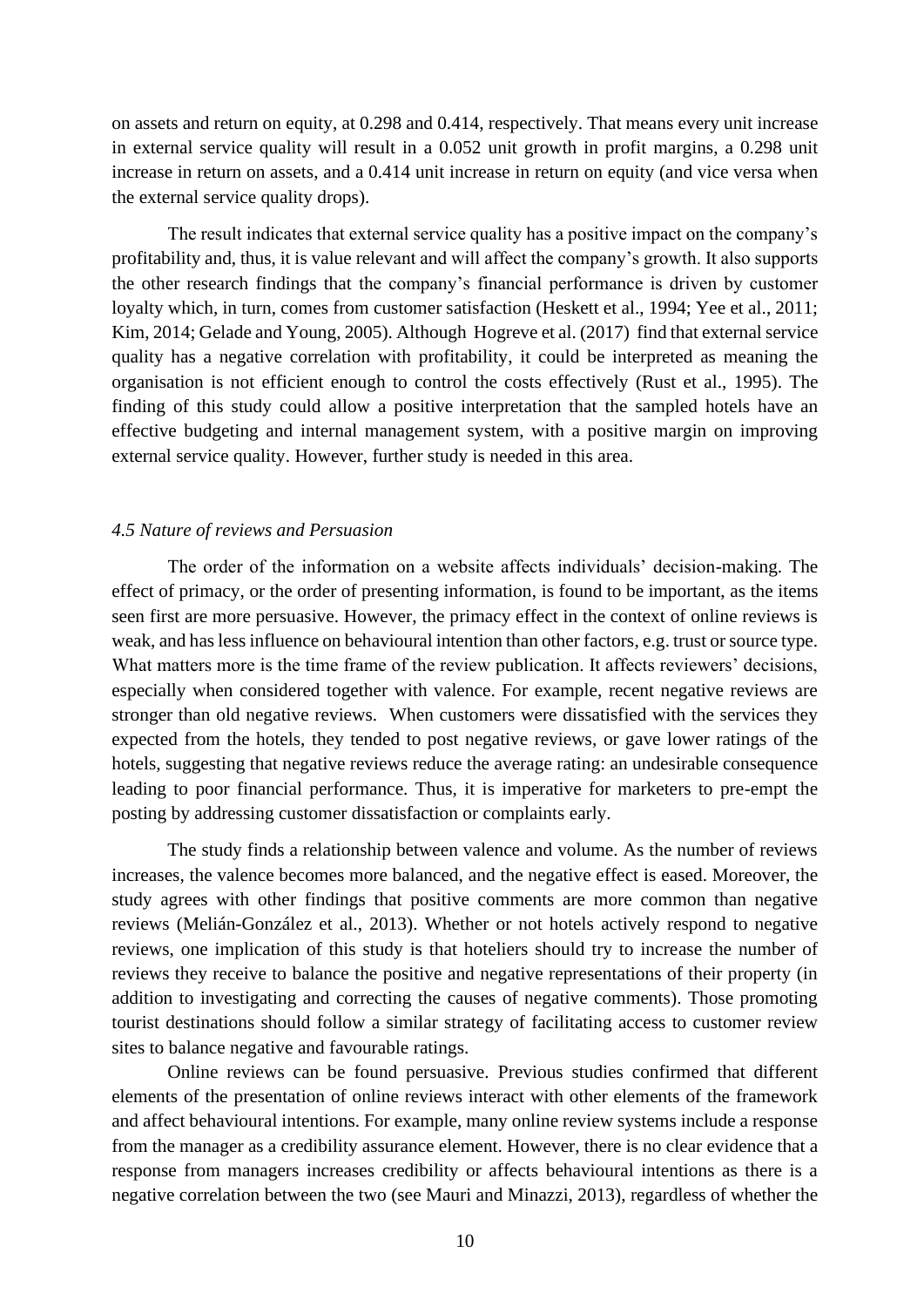content of the response is financial or another form of compensation. On the contrary, the reviewer's personal identification information changes the way readers perceive online reviews and, in this way, affects their decisions. For example, the photo of a reviewer makes the judgment more systematic, but it is not known why this happens (see Lee and Shin, 2014). It is also found that there is use of ethos, logos and pathos in the narratives of the comments. By using ethos, the reviews attempt to appear credible and trustworthy. Only the customers who stayed at the hotels are allowed to comment about their experiences. The hotel brands tend to be more frequently selected because they appear more credible. In addition, because having more host reviews implies more experience, guests are more likely to choose the hosts with relatively more reviews. By using logos, the service providers create templates for reviews and, therefore, often reviewers are compelled to comment on certain attributes rather than on their full experiences. It is argued that the organisations attempt to impress the stakeholders with their sense of clarity and integrity (Han et al., 2019). By using pathos, the reviewers attempt to portray themselves as sympathetic to the other users. The reviewers use social and emotional words to describe the hotels and their different attributes. However, it is hard to relate emotional words to users' decision-making processes. Having more negative reviews has an impact on the service performance, which supports other research findings that negative information tends to be perceived as more persuasive than positive information (Han et al., 2019; Li et al., 2020).

#### **5. Summary and conclusion**

This study aims to examine customers' experiences with the service quality of the New Zealand Hotel industry. More specifically, the study examines whether the services customers receive are value-relevant and affect hotels' profitability. The correlation analysis shows that service, location, and value for money are the most value-relevant, while food is the least valuerelevant. Also, the study finds that, potentially, rooms, cleanliness, and comfort could affect each other in the analysis. Utilising samples consisting of 719 customer reviews from five large hotel chains operating in New Zeeland's major tourist cities, the study suggests that there is a significant mediator effect of customer service quality in the interconnected relationship between customer loyalty and hotel profitability.

The main methodological contribution of this study is the approach and techniques applied for data collection. Though it has its own limitation, collecting the comments from the website simplifies the interview process, enabling the research to be conducted more effectively and efficiently. In addition, this method could be useful for other studies on service industries. Another contribution is the adoption of the SERVQUAL model in the research. Despite the extensive use of the model in the world, it has not been used in the New Zealand hospitality industry, and rarely used in service industries.

There are some limitations of this study. One limitation of this study has to do with the generalization issue as the study is anchored in the hotel industry. In a future study, researchers could conduct a more comprehensive tool for measuring and evaluating service quality by mining social media content and performing multiple tests across various industries. The second limitation is the financial data from hotel groups. The financial statements are consolidated, but not for the New Zealand market particularly. The hotel brands in the hotel groups have the same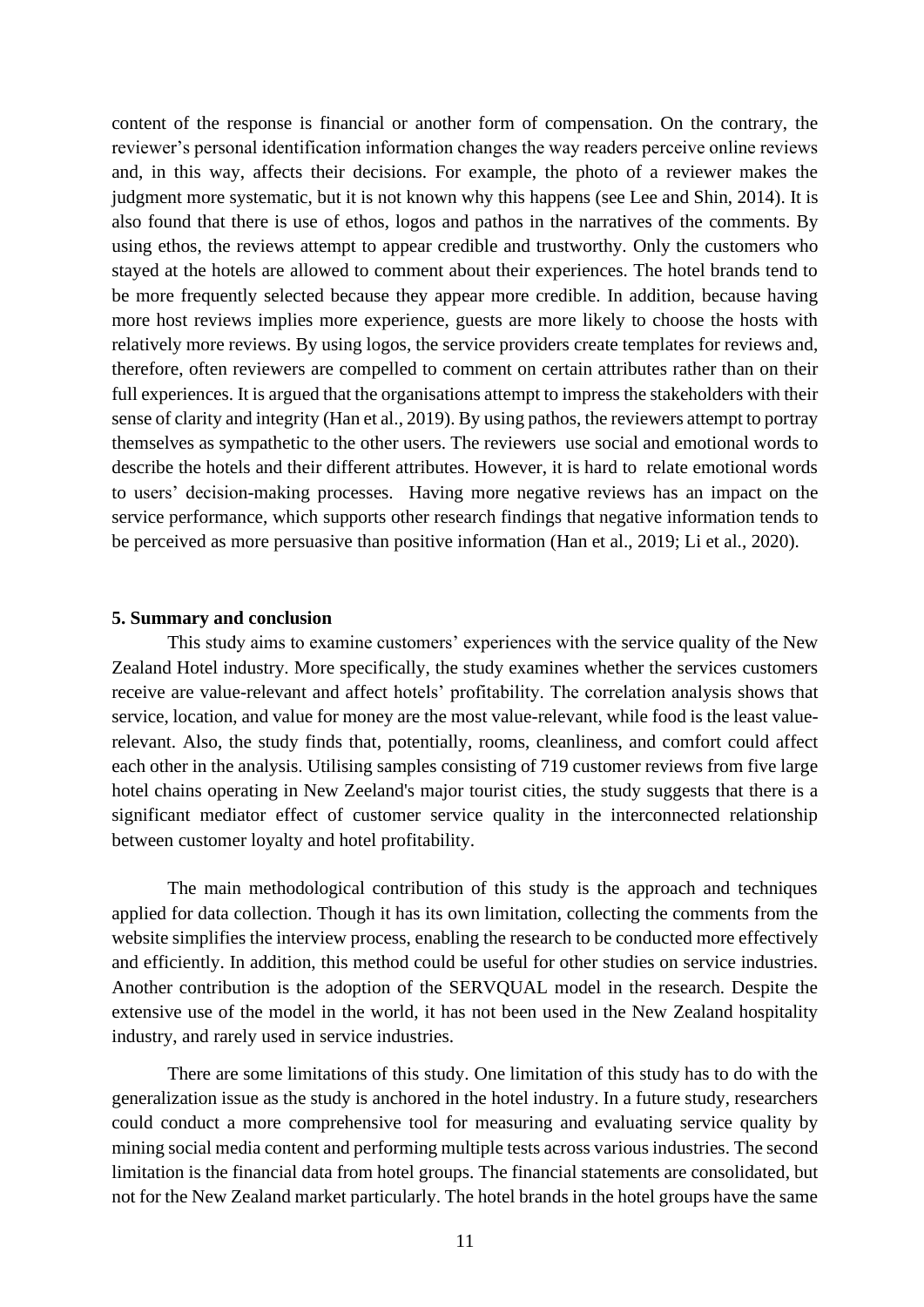positioning worldwide, and all the hotel groups of such scale have similar structures in the market. To some extent, the ratio can still reflect the financial performance in the New Zealand market, but not very strictly. Moreover, it is observed that the ratings and comments given by customers might not be consistent. Sometimes, consumers highlight the features, provide a low rating or many complaints in the comments, but end up with an acceptable rating.

There are avenues for future research. First of all, authors of future research should rethink the unit of analysis. The same review characteristic may have a different effect when applied to an individual review rather than to a set of them. The effect may be strengthened or weakened by different configurations of the persuasive characteristics. The configuration of characteristics might explain why some features of online reviews are more influential than others, and why there are different results between studies. Thus, scholars ought to focus on both individual and aggregated levels of review persuasiveness when introducing new concepts. Future research may harness these two levels of online review persuasiveness to present a complete view of the phenomena. In New Zealand, several hotels are privately owned, and the financial data is not readily accessible. Promoting 'rural tourism' (Wijijayanti et al., 2020) and community-based platforms (Vinod and Sharma, 2021) has been advocated for environmentfriendly and sustainable tourism businesses. In future research, researchers could take a larger sample and include all types of hotels, both in urban and rural areas, to reflect what role the external service quality plays in the service profit chain of the hotel industry in New Zealand. Moreover, the service profit chain shows how external service value leads to customer satisfaction and customer loyalty, and eventually affects revenue and profitability. Yet, this research does not conduct research on loyalty, and shows only the relation between external service value and profitability. Hence, future research could analyse whether external service quality is relevant to customer loyalty, and whether customer loyalty influences revenue and business growth.

#### **References:**

- Allan, M. M. 2016. The Relationship Between Service Quality and Customer Satisfaction and Retention in Ghana's Luxury Hotels. *IUP Journal of Marketing Management,* 15(4), pp. 60-83.
- Anderson, E. W. 1998. Customer Satisfaction and Word of Mouth. *Journal of Service Research,* 1(1), pp. 5-17. DOI: 10.1177/109467059800100102.
- Anderson, E. W., Fornell, C. and Mazvancheryl, S. K. 2004. Customer Satisfaction and Shareholder Value. *Journal of Marketing,* 68(4), pp. 172-185. DOI: 10.1509/JMKG.68.4.172.42723.
- Aristotle 2006. *On Rhetoric : A Theory of Civic Discourse.* Oxford University Press.
- Berger, J. 2014. Word of mouth and interpersonal communication: A review and directions for future research. *Journal of Consumer Psychology,* 24(4), pp. 586-607. DOI: 10.1016/J.JCPS.2014.05.002.
- Berry, L. L., Parasuraman, A. and Zeithaml, V. A. 1988. The service-quality puzzle. *Business Horizons,* 31(5), pp. 35-43. DOI: 10.1016/0007-6813(88)90053-5.
- Chevalier, J. A. and Mayzlin, D. 2006. The effect of word of mouth on sales: Online book reviews. *Journal of Marketing Research,* 43(3), pp. 345-354. DOI: 10.1509/JMKR.43.3.345.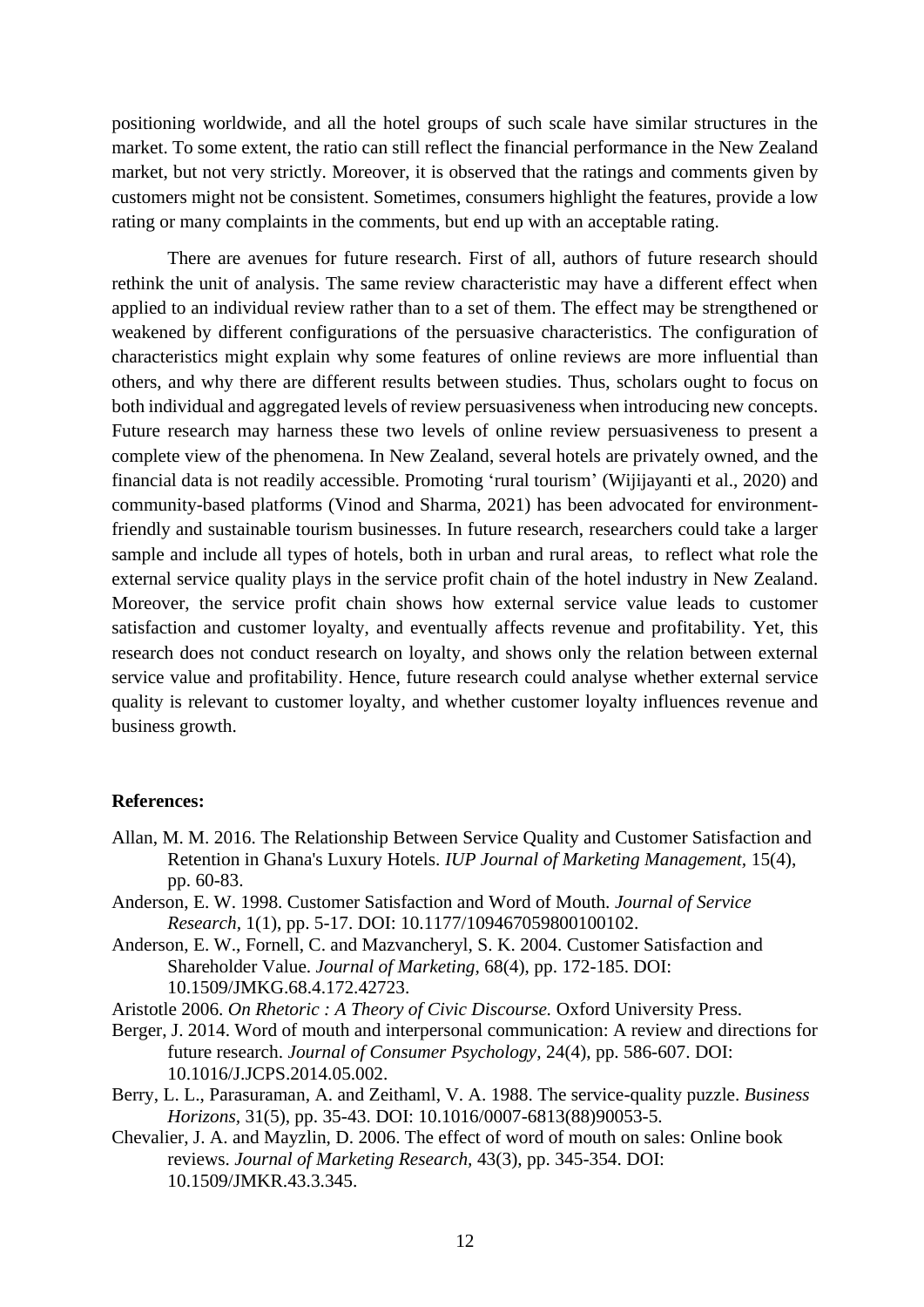- Choi, T. Y. and Chu, R. 2000. Levels of satisfaction among Asian and Western travellers. *International Journal of Quality & Reliability Management*, pp. 17(2), 116-32. DOI: 10.1108/02656710010304537.
- Dellarocas, C. 2003. The Digitization of Word of Mouth: Promise and Challenges of Online Feedback Mechanisms. *Management Science,* 49(10), pp. 1407-1424. DOI: 10.1287/MNSC.49.10.1407.17308.
- Duan, W., Yu, Y., Cao, Q. and Levy, S. 2016. Exploring the impact of social media on hotel service performance: a sentimental analysis approach. *Cornell Hospitality Quarterly,* 57(3), pp. 282-296. DOI: 10.1177/1938965515620483.
- Fleischman, G. M., Johnson, E. N. and Walker, K. B. 2017. An exploratory examination of management accounting service and information quality. *Journal of Management Accounting Research,* 29(2), pp. 11-31. DOI: 10.2308/JMAR-51614.
- Gelade, G. A. and Young, S. 2005. Test of a service profit chain model in the retail banking sector. *Journal of Occupational and Organizational Psychology,* 78(1), pp. 1-22. DOI: 10.1348/096317904X22926.
- Gu, B. and Ye, Q. 2014. First step in social media: Measuring the influence of online management responses on customer satisfaction. *Production and Operations Management,* 23(4), pp. 570-582. DOI: 10.1111/POMS.12043.
- Han, H., Shin, S., Chung, N. and Koo, C. 2019. Which appeals (ethos, pathos, logos) are the most important for Airbnb users to booking? *International Journal of Contemporary Hospitality Management,* 31(3), pp. 1205-1223. DOI: 10.1108/IJCHM-12-2017-0784.
- He, W., Tian, X., Tao, R., Zhang, W., Yan, G. and Akula, V. 2017. Application of social media analytics: A case of analyzing online hotel reviews. *Online Information Review*. DOI: 10.1108/OIR-07-2016-0201.
- Heskett, J. L., Jones, T. O., Loveman, G. W., Sasser, W. E. and Schlesinger, L. A. 1994. Putting the Service-Profit Chain to Work. *Harvard Business Review,* 72(2), pp. 164- 170.
- Higgins, C. and Walker, R. 2012. Ethos, logos, pathos: Strategies of persuasion in social/environmental reports. *Accounting Forum,* 36(3), pp. 194-208. DOI: 10.1016/J.ACCFOR.2012.02.003.
- Hogreve, J., Iseke, A., Derfuss, K. G. and Eller, T. F. 2017. The service–profit chain : a metaanalytic test of a comprehensive theoretical framework. *Journal of Marketing,* 81(3), pp. 41-61. DOI: 10.1509/JM.15.0395.
- Hovland, C. I. and Weiss, W. 1951. The influence of source credibility on communication effectiveness. *Public Opinion Quarterly,* 15(4), pp. 635-650.
- Hu, N., Bose, I., Koh, N. S. and Liu, L. 2012. Manipulation of online reviews: An analysis of ratings, readability, and sentiments. *Decision Support Systems,* 52, pp. 674-684. DOI: 10.1016/J.DSS.2011.11.002.
- Ittner, C. D. and Larcker, D. F. 1998. Are nonfinancial measures leading indicators of financial performance? An analysis of customer satisfaction. *Journal of Accounting Research,* 36, pp. 1-35.
- Kim, G.-J. 2014. Applying Service Profit Chain model to the Korean restaurant industry. *International Journal of Hospitality Management,* 36, pp. 1-13. DOI: 10.1016/J.IJHM.2013.07.008.
- Kwon, M., Saluja, G. and Adaval, R. 2015. Who said what: The effects of cultural mindsets on perceptions of endorser–message relatedness. *Journal of Consumer Psychology,* 25(3), pp. 389-403. DOI: 10.1016/J.JCPS.2015.01.011.
- Lee, E.-J. and Shin, S. Y. 2014. When the Medium Is the Message: How Transportability Moderates the Effects of Politicians' Twitter Communication. *Communication Research,* 41(8), pp. 1088-1110. DOI: 10.1177/0093650212466407.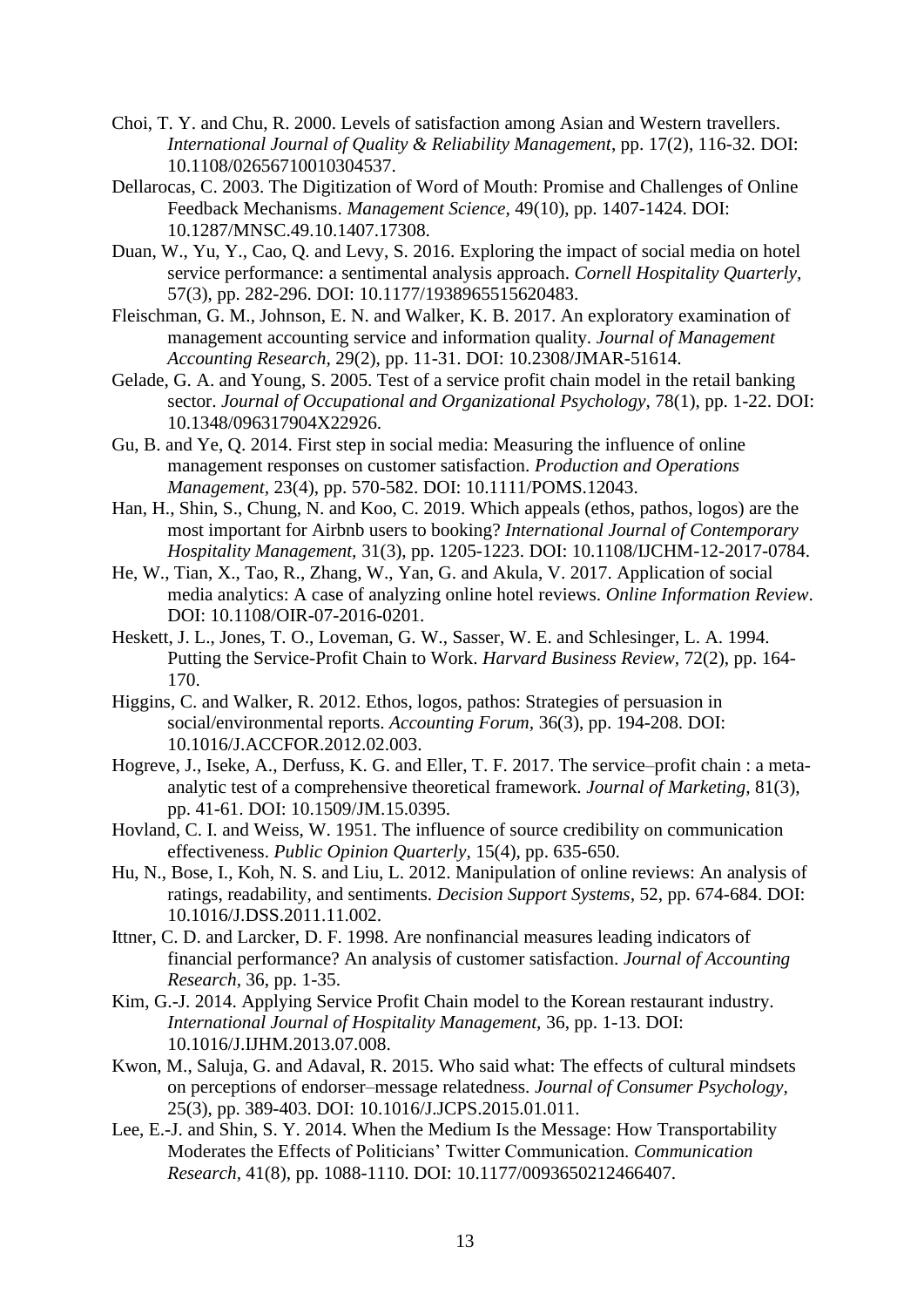- Lee, W.-H. and Cheng, C.-C. 2018. Less is more: A new insight for measuring service quality of green hotels. *International Journal of Hospitality Management,* 68, pp. 32-40. DOI: 10.1016/J.IJHM.2017.09.005.
- Li, H., Liu, Y., Tan, C. W. and Hu, F. 2020. Comprehending customer satisfaction with hotels: Data analysis of consumer-generated reviews. *International Journal of Contemporary Hospitality Management,* 32(5), pp. 1713-1735. DOI: 10.1108/IJCHM-06-2019-0581.
- Liang, D. 2008. The determining factors of customer loyalty for luxury hotels in US. *The Journal of International Management Studies,* 3(2), pp. 167-175.
- Liu, C.-H. S. and Lee, T. 2016. Service quality and price perception of service: Influence on word-of-mouth and revisit intention. *Journal of Air Transport Management,* 52, pp. 42-54. DOI: 10.1016/J.JAIRTRAMAN.2015.12.007.
- Lu, C. Y., Berchoux, C., Marek, M. and Chen, B. T. 2015. Service quality and customer satisfaction: qualitative research implications for luxury hotels. *International Journal of Culture Tourism and Hospitality Research,* 9(2), pp. 168-182. DOI: 10.1108/IJCTHR-10-2014-0087.
- Martin-Fuentes, E. 2016. Are guests of the same opinion as the hotel star-rate classification system? *Journal of Hospitality and Tourism Management,* 29, pp. 126-134. DOI: 10.1016/J.JHTM.2016.06.006.
- Mauri, A. G. and Minazzi, R. 2013. Web reviews influence on expectations and purchasing intentions of hotel potential customers. *International Journal of Hospitality Management,* 34, pp. 99-107. DOI: 10.1016/J.IJHM.2013.02.012.
- MBIE 2017. *New Zealand Tourism Forecasts 2017-2023*. Available at: http://www.mbie.govt.nz/info-services/sectors-industries/tourism/tourism-researchdata/international-tourism-forecasts/documents-image-library/f.
- McKenna, K. Y. A. and Bargh, J. A. 2000. Plan 9 From Cyberspace: The Implications of the Internet for Personality and Social Psychology. *Personality and Social Psychology Review,* 4(1), pp. 57-75. DOI: 10.1207/S15327957PSPR0401\_6.
- Melián-González, S., Bulchand-Gidumal, J. and González López-Valcárcel, B. 2013. Online customer reviews of hotels: As participation increases, better evaluation is obtained. *Cornell Hospitality Quarterly,* 54(3), pp. 274-283.
- Mohsin, A. and Lockyer, T. 2010. Customer perceptions of service quality in luxury hotels in New Delhi, India: an exploratory study. *International Journal of Contemporary Hospitality Management,* 22(2), pp. 160-173. DOI: 10.1108/09596111011018160.
- Negi, R. 2009. User's perceived service quality of mobile communications: experience from Ethiopia. *International Journal of Quality & Reliability Management,* 26(7), pp. 699- 711. DOI: 10.1108/02656710910975769.
- Nunkoo, R., Teeroovengadum, V., Ringle, C. M. and Sunnassee, V. 2020. Service quality and customer satisfaction: The moderating effects of hotel star rating. *International Journal of Hospitality Management,* 91. DOI: 10.1016/J.IJHM.2019.102414.
- O'Connor, P. 2010. Managing a hotel's image on TripAdvisor. *Journal of Hospitality Marketing & Management,* 19(7), pp. 754-772. DOI: 10.1080/19368623.2010.508007.
- O'Keefe, D. J. 2002. Guilt as a mechanism of persuasion, in Dillard, J.P. & Pfau, M. (eds.) *The Persuasion Handbook: Developments in Theory and Practice*. Thousand Oaks: Sage, pp. 329-344.
- Ogden, S. G. 1997. Accounting for organizational performance: The construction of the customer in the privatized water industry. *Accounting, Organizations and Society,* 22(6), pp. 529-556. DOI: 10.1016/S0361-3682(96)00027-X.
- Öğüt, H. and Taş, B. K. O. 2012. The influence of internet customer reviews on the online sales and prices in hotel industry. *Service Industries Journal,* 32(2), pp. 197-214. DOI: 10.1080/02642069.2010.529436.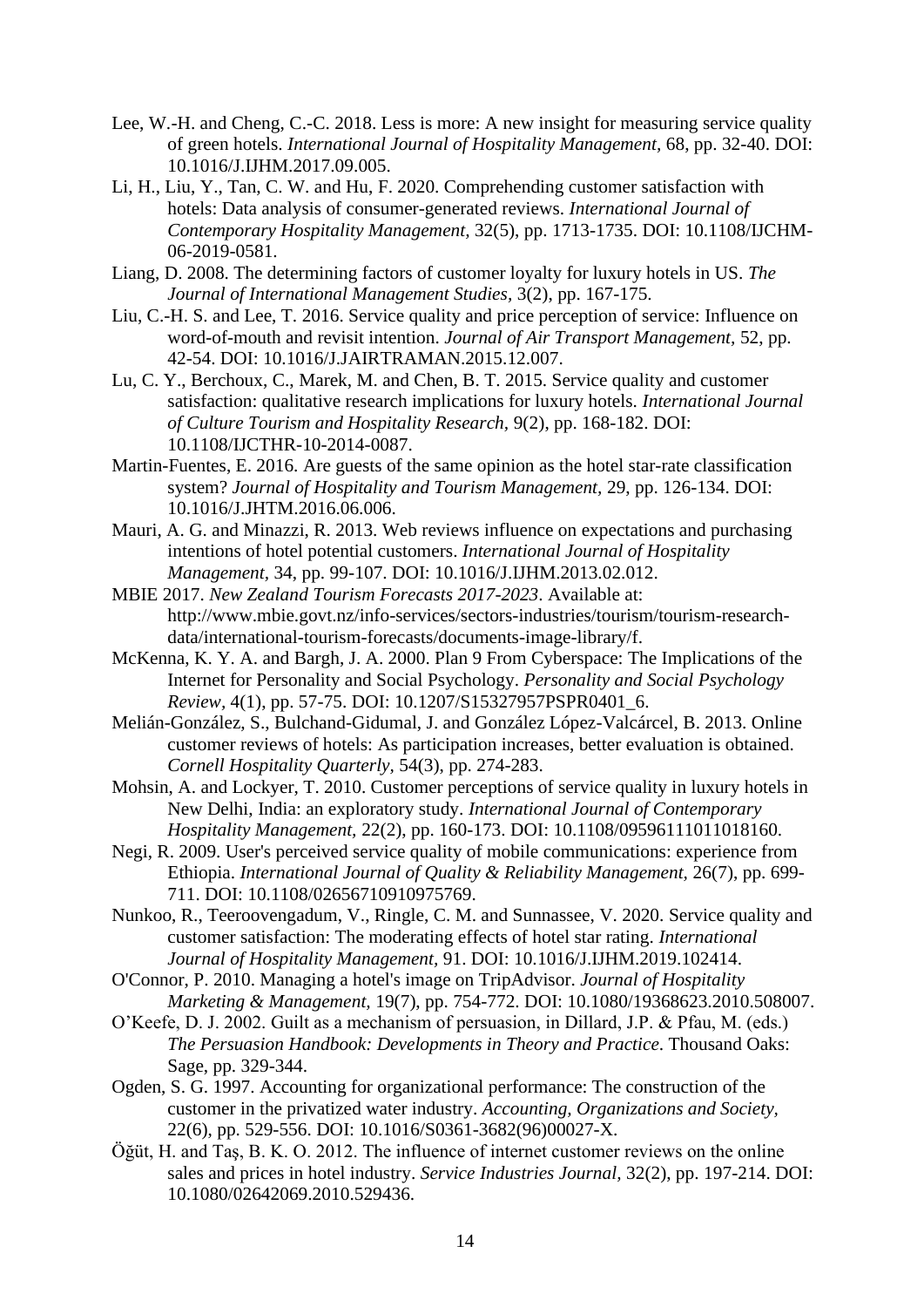- Oliver, R. L., Balakrishnan, P. V. S. and Barry, B. 1994. Outcome Satisfaction in Negotiation: A Test of Expectancy Disconfirmation. *Organizational Behavior and Human Decision Processes,* 60(2), pp. 252-275.
- Parasuraman, A., Zeithaml, V. A. and Berry, L. L. 1988. SERVQUAL: A multiple-item scale for measuring consumer perceptions of service quality. *Journal of Retailing,* 64(1), pp. 12-40.
- Prabowo, H. Y., Hamdani, R. and Sanusi, Z. M. 2018. The new face of people power: An exploratory study on the potential of social media for combating corruption in Indonesia. *Australasian Accounting, Business and Finance Journal,* 12(3), pp. 19-20. DOI: http://dx.doi.org/10.14453/aabfj.v12i3.3.
- Reimer, T. and Benkenstein, M. 2016. When good WOM hurts and bad WOM gains: The effect of untrustworthy online reviews. *Journal of Business Research,* 69(12), pp. 5993-6001. DOI: 10.1016/J.JBUSRES.2016.05.014.
- Rust, R. T., Zahorik, A. J. and Keiningham, T. L. 1995. Return on quality (ROQ): Making service quality financially accountable. *Journal of Marketing,* 59(2), pp. 58-70. DOI: 10.1177/002224299505900205.
- Sumarto, R. H., Sumartono, S., Muluk, M. R. K. and Nuh, M. 2020. Penta-Helix and Quintuple-Helix in the Management of Tourism Villages in Yogyakarta City. *Australasian Accounting, Business and Finance Journal,* 14(1), pp. 46-57. DOI: 10.14453/AABFJ.V14I1.5.
- Thompson, P., DeSouza, G. and Gale, B. T. 1985. The strategic management of service quality. *Quality Progress*, pp. 18(6), 20-25.
- Vinod, P. P. and Sharma, D. 2021. COVID-19 Impact on the Sharing Economy Post-Pandemic. *Australasian Accounting, Business and Finance Journal,* 15(1), pp. 37-50. DOI: http://dx.doi.org/10.14453/aabfj.v15i1.4.
- Wijijayanti, T., Agustina, Y., Winarno, A., Istanti, L. N. and Dharma, B. A. 2020. Rural Tourism: A Local Economic Development. *Australasian Accounting, Business and Finance Journal,* 14(1), pp. 5-13. DOI: http://dx.doi.org/10.14453/aabfj.v14i1.2.
- Wilkins, H. C., Merrilees, B. and Herington, C. A. 2007. Towards an understanding of total service quality in hotels. *International Journal of Hospitality Management,* 26(4), pp. 840-853. DOI: 10.1016/J.IJHM.2006.07.006.
- Wyckoff, D. D. 1984. New tools for achieving service quality. *Cornell Hotel and Restaurant Administration Quarterly,* 25(3), pp. 78-91. DOI: 10.1177/001088048402500317.
- Xie, K. L., Zhang, Z. and Zhang, Z. 2014. The business value of online consumer reviews and management response to hotel performance. *International Journal of Hospitality Management,* 43, pp. 1-12. DOI: 10.1016/J.IJHM.2014.07.007.
- Yao, E., Fang, R., Dineen, B. R. and Yao, X. 2009. Effects of customer feedback level and (in) consistency on new product acceptance in the click-and-mortar context. *Journal of Business Research,* 62(12), pp. 1281-1288.
- Yee, R. W. Y., Yeung, A. C. L. and Cheng, T. C. E. 2011. The service-profit chain: An empirical analysis in high-contact service industries. *international journal of production economics,* 130(2), pp. 236-245. DOI: 10.1016/J.IJPE.2011.01.001.
- Zeithaml, V. A. 1988. Consumer Perceptions of Price, Quality, and Value: A Means-End Model and Synthesis of Evidence. *Journal of Marketing,* 52(3), pp. 2-22. DOI: 10.2307/1251446.